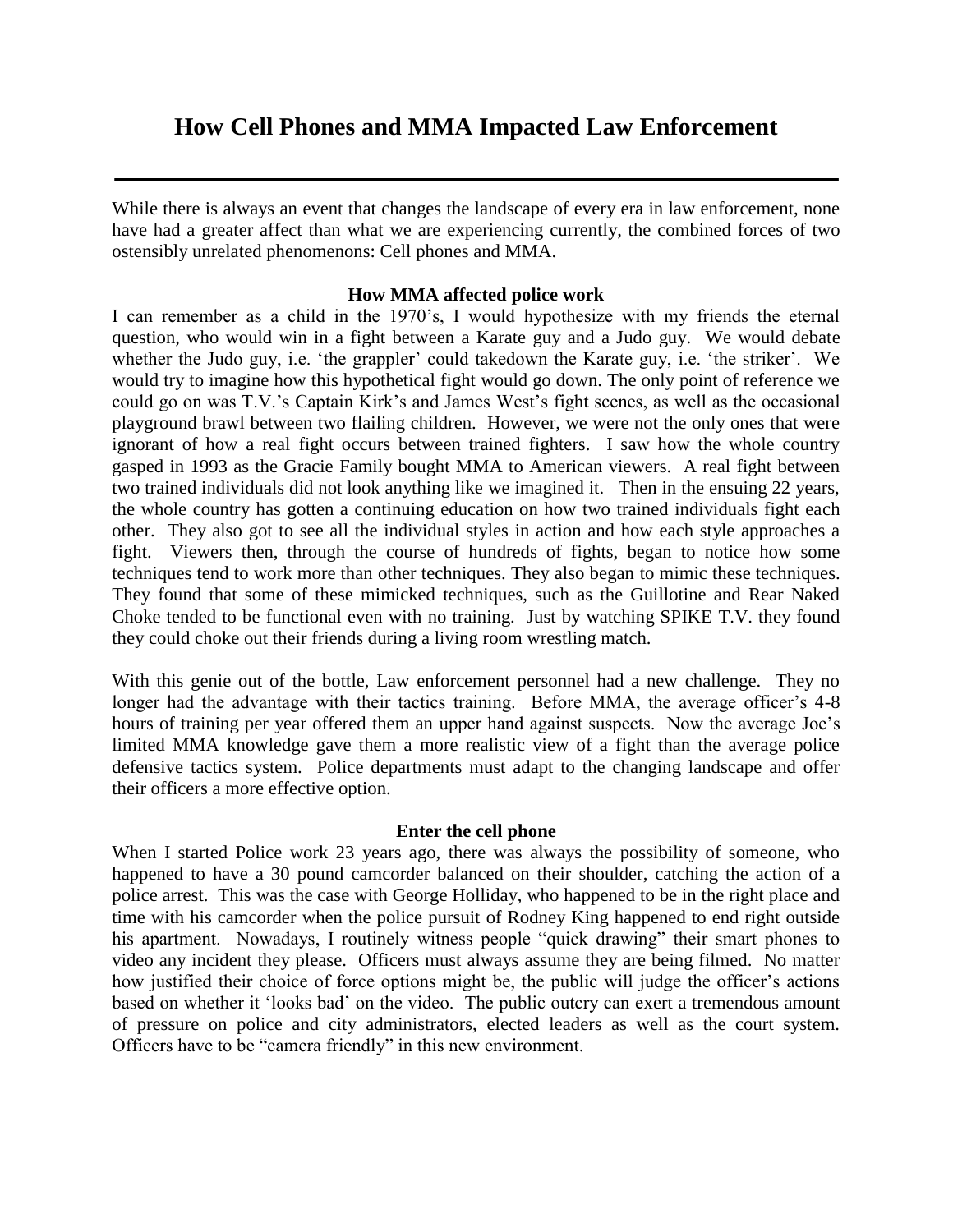## **The Solution**

Now we have two independent trends that are converging on the officer at the same time.

1) The offenders who are more dangerous by being more functional in a real fight

2) The increased scrutiny of a constantly filming public who expects the officers not to appear too aggressive in response to this new threat.

The officers need a proven street effective system and they must look gentle and humane while using it.

What better solution can we find than "the gentle art"? Jiu-jitsu literally means "the gentle art" in Japanese. It is not based on out-striking and overpowering the opponent. Furthermore, Gracie Jiu-jitsu is an even "gentler" version of its Japanese ancestor as the result of Helio Gracie finding that the Japanese Jiu-jitsu required too much power and athleticism for his 5'6" physique. His lifelong quest of constantly refining the art led to it being based on only leverage and natural body movements. It's now the farthest from a power-based, aggressive system as possible. Coincidentally, the finesse of using leverage happens to be extremely camera friendly. To the average Joe, it looks like the kind, professional officer is only "controlling" the suspect by "holding" him. However there is much more to this system.

The whole reason for the system's popularity with the martial arts enthusiast is that it works. The typical martial artist does not care that Jiu-jitsu looks gentle, only that it is proven to allow them to defeat their opponents. There are countless documented cases of smaller, less athletic people defeating bigger, stronger, more aggressive opponents. This happens to be the perfect fit with the Police industry which generally hires people of all sizes. The 5'4" officer must first be able to overcome the physically superior offender and get him in cuffs, and he or she must look gentle doing it. This method can reduce injury to not only the officer but also the suspect. The Gracie Academy not only teaches the art as based on the founding principles of leverage over athleticism but also teaches Gracie Survival Tactics which is a sub-system of Gracie Jiu-jitsu specifically tailored to train law enforcement officers of all sizes to not only survive an attack by a bigger stronger opponent, but to also be able to successfully handcuff them from any position they end the fight in. Since teaching Gracie Survival Tactic in my agency, there have been some field applications that illustrate this. In the past, when a suspect would violently resist arrest, it would mean that the officers would have to escalate to more injurious forms of force. Now using G.S.T. in these cases, the officers obtain a position of advantage which enables them to overcome the resistance with technique. For example, in a recent case, while serving a weapons related warrant, one of our SWAT officers obtained the position of a G.S.T. vascular restraint against a resisting suspect, which caused the suspect to immediately put his hands behind his back and comply before the officer needed to apply any pressure with the restraint. With the suspect's guns nearby, if the officer was ineffective at controlling him, the officer might have had to shoot him or worse, the suspect might have shot the officer. Thanks to the officer's quick thinking in applying this G.S.T technique, the officer stayed safe and did not have to escalate his force. These effective G.S.T. techniques are good for the officers, the police department, the community, and even that suspect (who is uninjured).

Even if that officer were to have fully administered the vascular neck restraint, the latest research by various experts (including Force Science) reinforces what the Gracie family has observed for